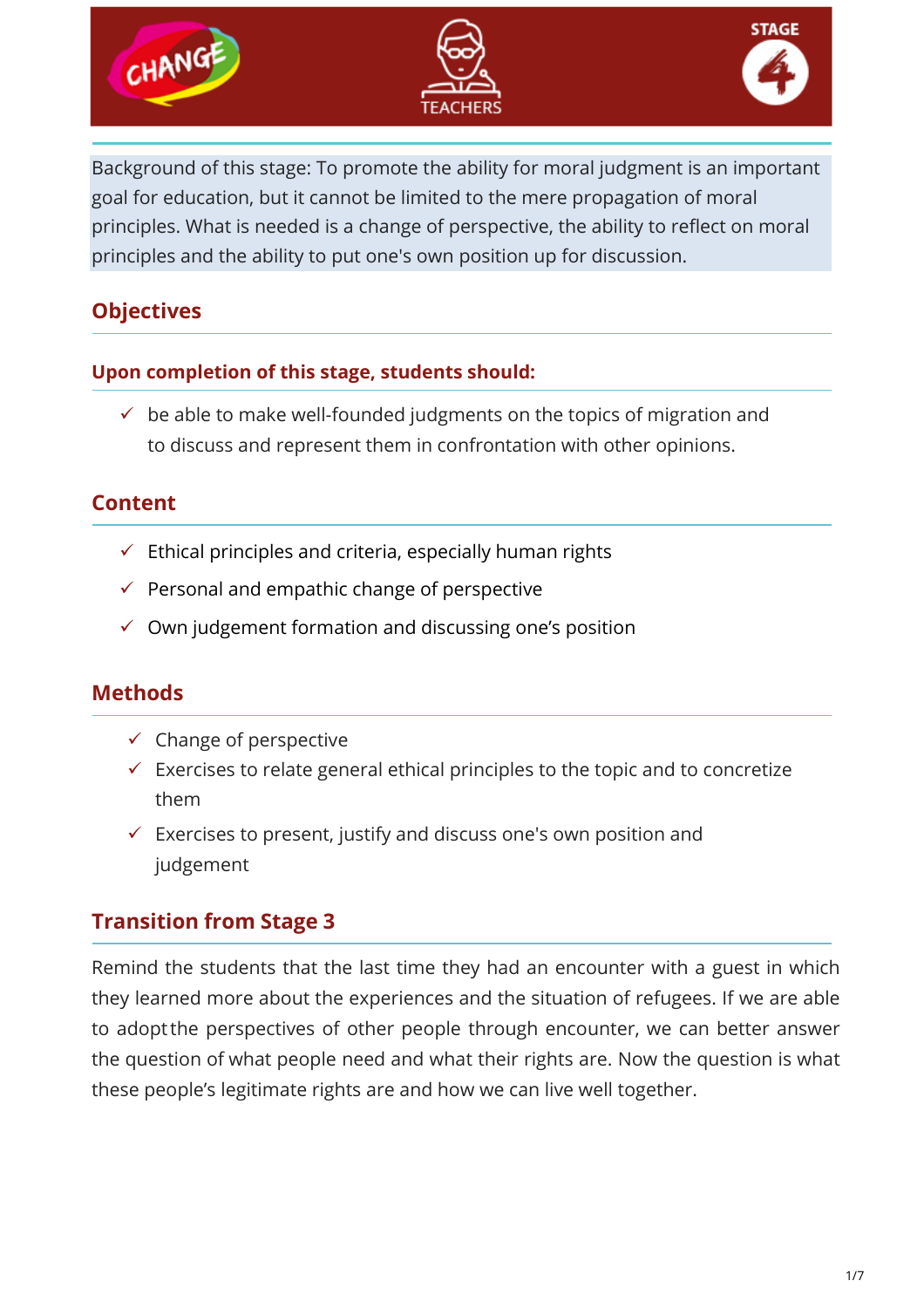





## **Step #1**

#### **Change of perspective: What if...?**

Ask the students to think for themselves first (Questions → **worksheet for students**):

- $\checkmark$  I imagine that I have fled here from another country: What would be particularly important to me? What would I need in order to arrive safely in my new homeland,to be able to contribute to my new society and to live well together with the peoplehere?
- $\checkmark$  For what would I wish for as a refugee: To what would I have a right, a claim?

Ask students to form groups after personal reflection.

In the groups, the students should discuss on the basis of their personal reflections and jointly draft a "Charter of Refugee Rights" (flipchart, PowerPoint, etc.). They can either create a simple, written list of rights or display the rights graphically/symbolically (depending on the time).

Each group should then present their charter and explain why they have included theserights and what they mean by them. If there have been differences of opinion within thegroup, they should be named.

Short reflection:

- $\checkmark$  What do we notice?
- $\checkmark$  Is there something (e.g. a particular right) that is particularly important to all of  $115$ ?
- $\checkmark$  Are there different points of view? For example, one may disagree as to whether acertain right actually exists or how comprehensively a certain right is understood.
- $\checkmark$  We have heard what refugees themselves think is important to them. Is this in linewith what we have formulated as the fundamental rights of refugees?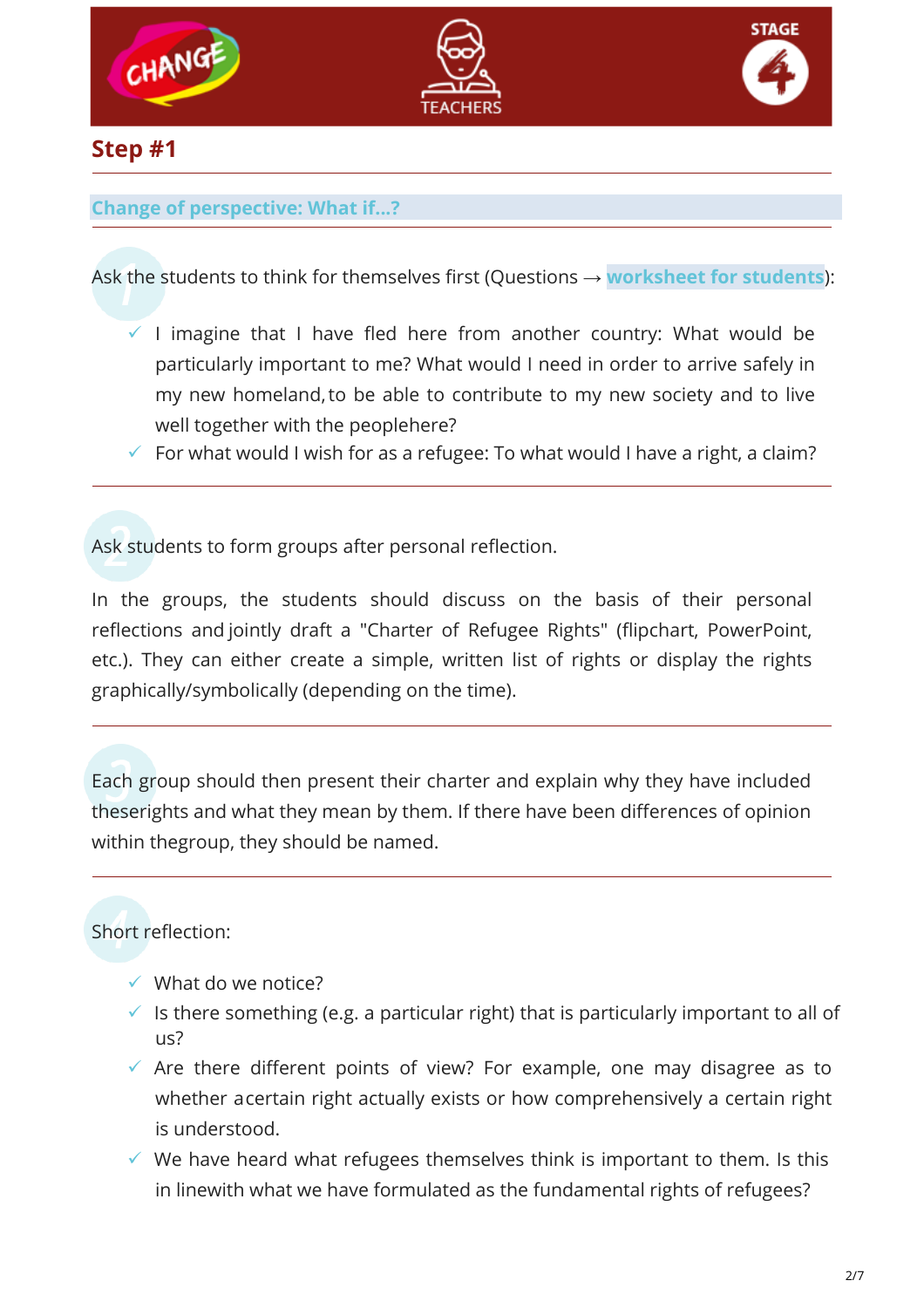





## **Step #2**

#### **What basic rights do refugees have?**

In this step you can choose between different videos, in which basic rights of refugees arethematically presented.

The **[Ted Talk with David Miliband](https://www.ted.com/talks/david_miliband_the_refugee_crisis_is_a_test_of_our_character)** (president of International Rescue Committee) offers a lot to think about and discuss, but is not always easy to follow due to the length (18 min) and level of language. The part from 07:10 ("What I will to tell you today") to 09:00 ("who are victims of terror", applause) in which David Miliband describes "four solutions" that areassociated with rights (right to education, right to work, right to financial support, right to protection from danger) is particularly interesting for the question of the rights of refugees.



The other two videos (animations) are much shorter and are limited to a presentation of rights according to the **[Geneva Refugee Convention](https://www.youtube.com/watch?v=i5fnRd2_gB4)**, and a focus on **[Refugee Rights](https://www.youtube.com/watch?v=qpOEaBwFuj0)**.

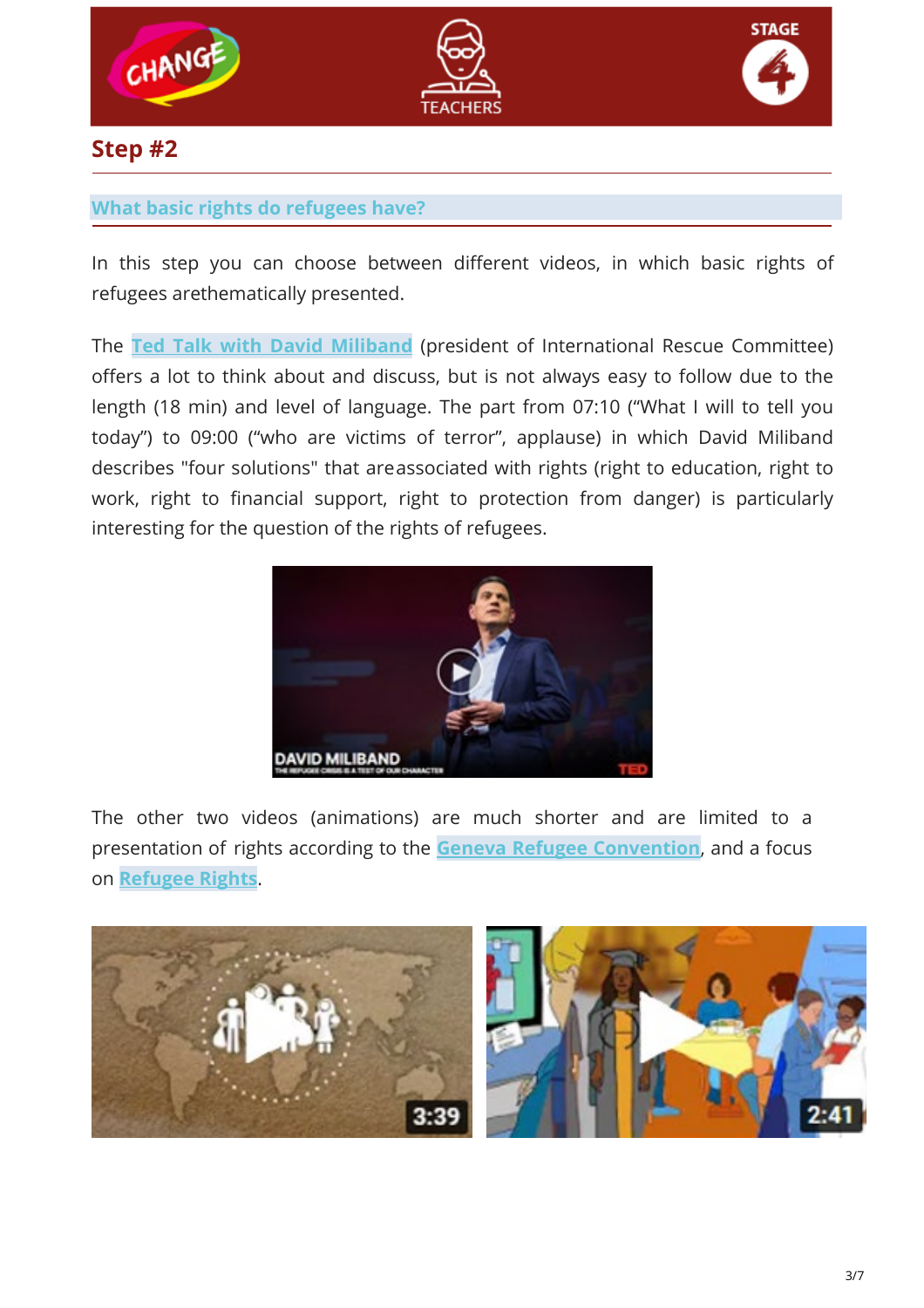

This **[5-minute video](https://www.youtube.com/watch?v=nDgIVseTkuE)** (animation) basically explains human rights. If you choose this video,the students must relate the human rights that apply to all human beings to the particular situation of refugees.



Show the video and ask the students to pay attention to what rights of refugees arementioned.

Discussion: What rights of refugees are named? How do the rights mentioned here relateto the rights they collected in Step 1 (similarities/ differences)?

Depending on the time and how you assess the level of knowledge in your class, youmay also ask (Questions → **worksheet for students**):

- $\checkmark$  To what extent (in your estimation) are these rights of refugees fulfilled in our country? In what respect could we (our country) do more to fulfil the rights of refugees?
- $\checkmark$  Which rights are rejected by some in the local communities? What could be thereason for this refusal and how justified is it?
- $\checkmark$  What values do I express when I advocate or reject these rights of refugees?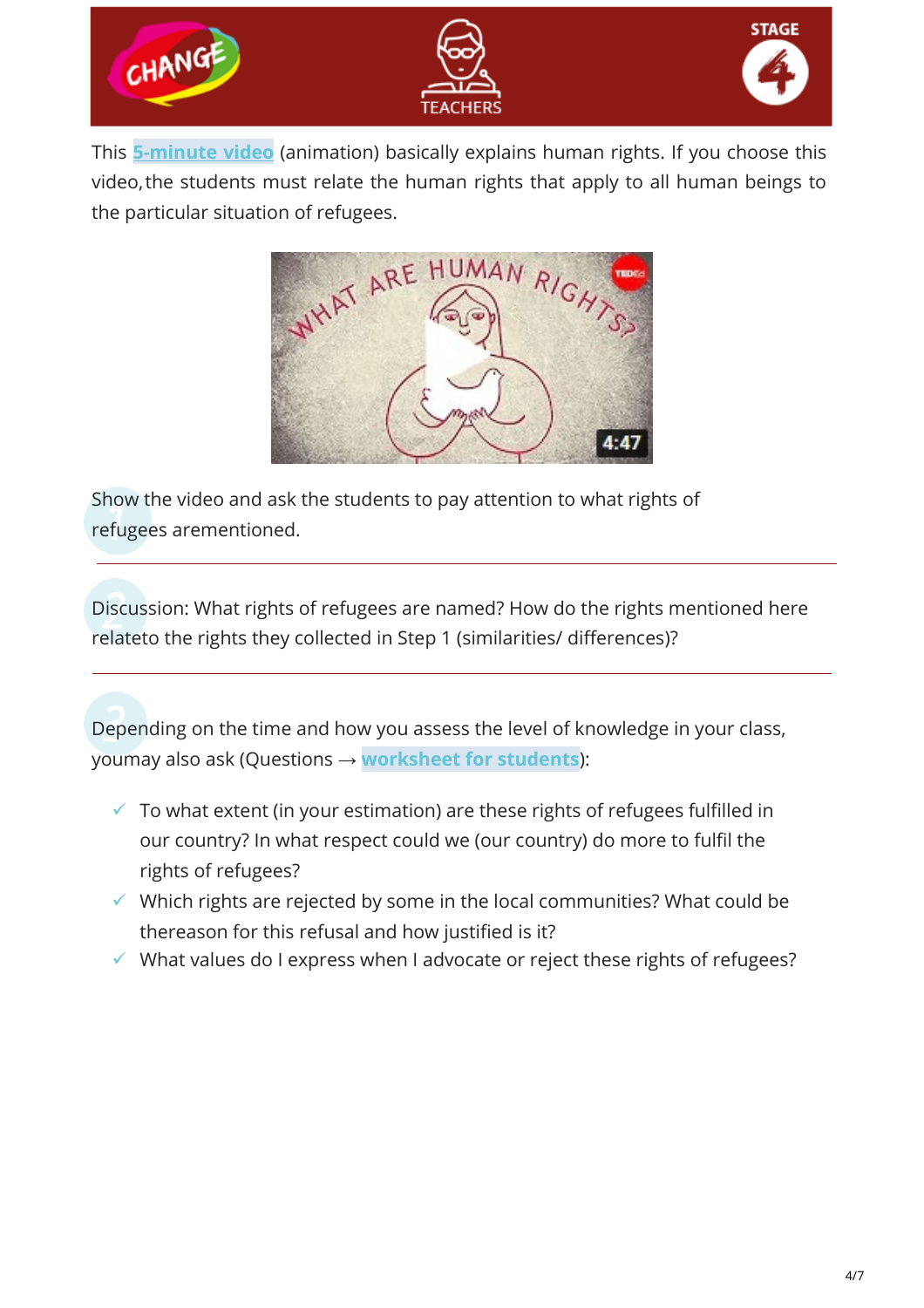





### **Step #3**

#### **Role-playing: How do we want to live together?**

**Situation:** (Situation → **worksheet for students**)

- **1.** In the small-town X-City a refugee shelter with 400 inhabitants was founded a few weeks ago. Many families have small children.
- **2.** Even before the refugees moved in, a citizens' initiative was formed ("Refugees: Not with us!"), which is strictly against the shelter. It warns against rising criminality and other dangers by the refugees and demands that X-City should take more care of itsown population. In X-City there are social problems. If one cannot prevent the refugee shelter, one must protect the citizens at least against the refugees.
- **3.** At the same time, a group of volunteer refugee helpers ("Refugees Welcome!") hasbeen set up to support the refugees and promote good relations between refugees and locals. They point out the basic rights of refugees and that everyone in X-City benefits from living together.
- **4.** Recently there have been some thefts that have been attributed to the refugees. Some neighbours complain about noise and waste from the shelter and rumours are circulating in the city that some refugees behave "very suspiciously" and appear dangerous when they are moving around the city. At the same time, some refugees complain that they are not served in shops or are insulted on the street. They say it is be very difficult to have friendly contacts with the locals.
- **5.** The mayor of X-City wants to prevent the conflicts from escalating and initiates a round table. He invites: 2 representatives each of the initiative "Refugees: Not with us", the "Refugees Welcome" helpers' circle, the neighbourhood of the shelter and 2refugees. Key question of the Round Table: "How do we want to live together in X- City? Who has what rights and what obligations? What concrete steps do we agree to take for our future living together?"
- **6.** The mayor moderates the conversation. Everyone will be able to contribute his or her point of view, but may not insult other participants.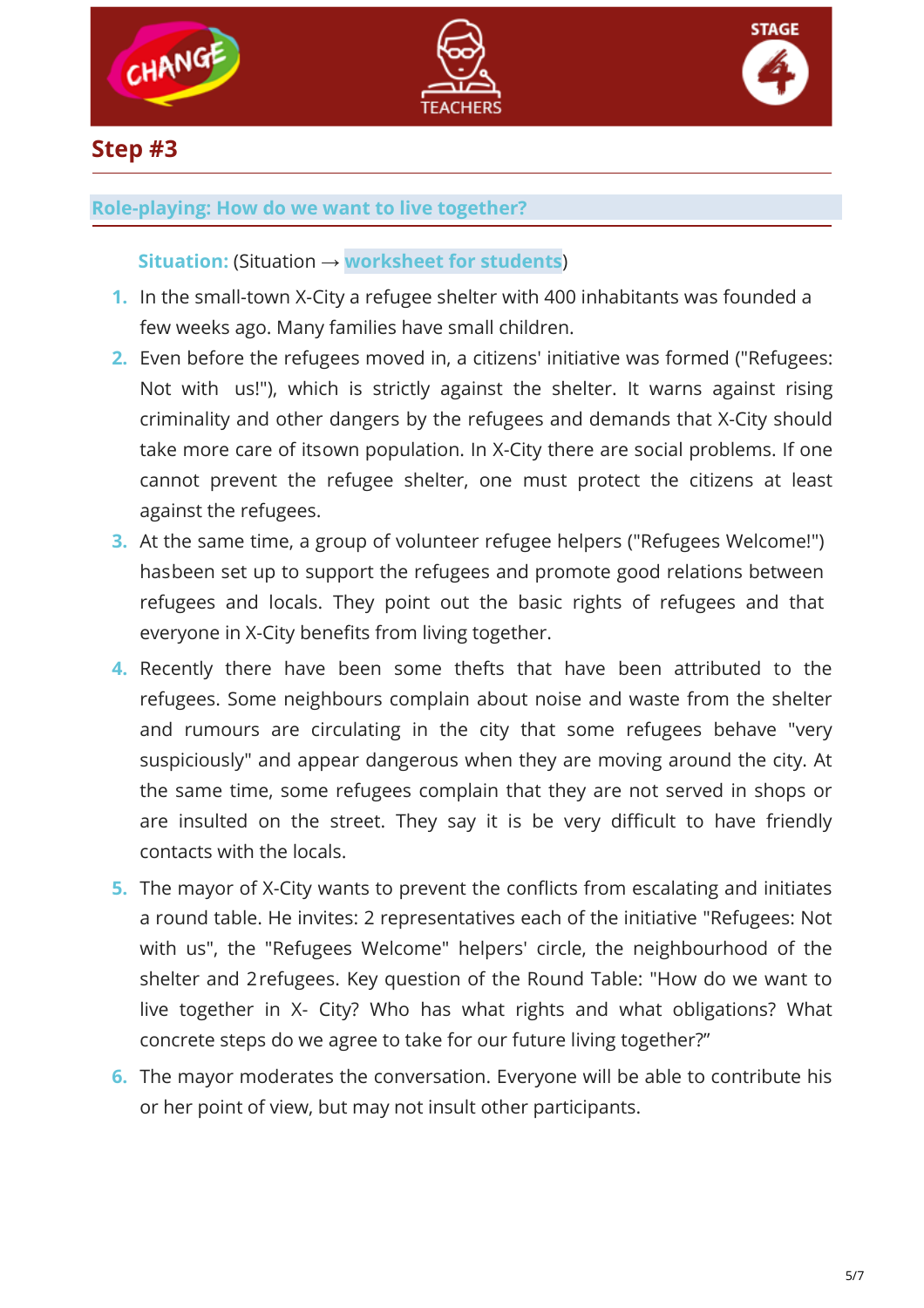

## Form 5 groups:

- $\checkmark$  Group 1 appoints a person to play the mayor and advises the "mayor" in the preparation of the Round Table. Since the role of the mayor in the Round Table isvery demanding, we recommend that you play this role yourself. In this case, you can also consult with a group of students on how to moderate the Round Table.
- Groups 2-5 ("Refugees: Not with us!", "Refugees Welcome!", neighbourhood, refugees) each nominate 2 representatives for the Round Table and discuss with them which positions and demands they should take at the Round Table.

While the round table takes place, the other students watch.

Reflection after the Round Table (Questions → **worksheet for students**):



#### **Spectators:**

What did we notice? What strategy did the participants follow? Did they express any prejudices about a person? Which rights and duties of refugees and locals were mentioned? Which arguments did I find convincing, which less? Has an understanding been reached or have certain participants prevailed? Which concepts for living together in the community became apparent?



#### **Participants of the Round Table:**

How did I feel in my role? How have I experienced it, if required, to represent a position that I do not share in "real life"? Have I been able to convince others (how?)? Have I changed my mind (why?)? Am I satisfied with the process and with the result (if not: what is missing or what bothers me?) If I could have the discussionagain how would I present my arguments, how would I position myself in relation to the issues presented?